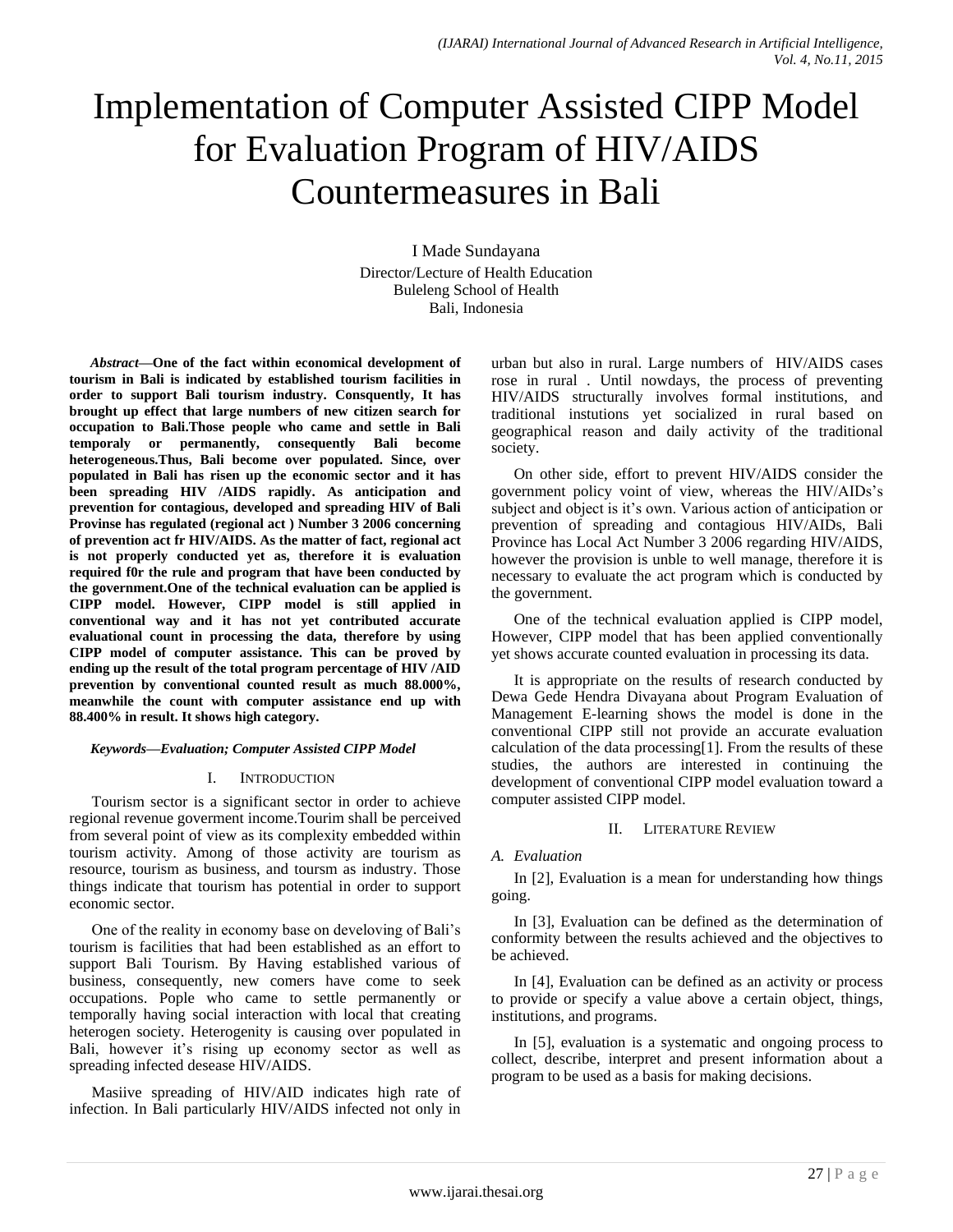From the opinions of the above can be concluded in general that the evaluation is an activity in collecting, analysing, and presenting information about an object of research and the results can be used to take a decision.

## *B. CIPP Model*

In [6], the core concept of this model denoted by the CIPP acronym, which stands for the evaluation context, input, process, and product.

In [7], the CIPP evaluation there are four components that must be passed is the evaluation of the component context, the evaluation of input component, the evaluation of process components, and the evaluation of product components.

In [8], the CIPP model evaluation consists of four types, namely: context evaluation, input evaluation, process evaluation and product evaluation.

In the evaluation context is carried out to identification and assessment of the needs that underlie the program formulation. The input evaluation carried out to choose among several existing planning. In the process evaluation is carried out to access the implementation of the plan has been set. And the product evaluation conducted to identify and access the outputs and benefits of a program.

In [9], basically the CIPP evaluation model requires that a series of questions will be asked about four different elements of the model on the context, input, process, and product.

From the above opinions can be concluded in general that the CIPP model is a model in its activities through four stages of evaluation are: evaluation of the component context, input, process and product.

## III. METHODOLOGY

## *A. Object dan Research Site*

*1) Research Object is HIV/AIDS countermeasures program.*

*2) Research Site at Health Department of Bali Province.*

## *B. Data Type*

In this research, the authors use primary data, secondary data, quantitative and qualitative data.

## *C. Data Collection Techniques*

In this research, the authors use data collection techniques such as interviews, observation, and documentation.

## *D. Analysis Techniques*

Analysis techniques used in this research is descriptive statistical.

## *E. Aspect of Evaluation*

The aspects evaluated in HIV/AIDS countermeasures program can be seen in Table I bellow.

TABLE I. EVALUATION CRITERIA

| N <sub>0</sub> | Component      | <b>Aspects</b>                               |  |  |  |  |  |
|----------------|----------------|----------------------------------------------|--|--|--|--|--|
| 1.             |                | Local regulations of HIV/AIDS                |  |  |  |  |  |
|                | Context        | The mission and purpose of program           |  |  |  |  |  |
|                |                | Readiness from Head of Health Department in  |  |  |  |  |  |
|                |                | implementing the regulations of HIV/AIDS     |  |  |  |  |  |
| 2.             |                | Guide of the program implementation          |  |  |  |  |  |
|                | Input          | Human resources                              |  |  |  |  |  |
|                |                | Facilities and infrastructure                |  |  |  |  |  |
| 3.             |                | Program planning of HIV/AIDS countermeasures |  |  |  |  |  |
|                | <b>Process</b> | Program implementation of HIV/AIDS           |  |  |  |  |  |
|                |                | countermeasures                              |  |  |  |  |  |
| 4.             |                | The impact of implementation of HIV/AIDS     |  |  |  |  |  |
|                | Product        | countermeasures program                      |  |  |  |  |  |
|                |                | The expected outcome form implementation of  |  |  |  |  |  |
|                |                | HIV/AIDS countermeasures program             |  |  |  |  |  |

## IV. RESULT AND DISCUSSION

*A. Result*

The research results can be seen in Table II below.

| TABLE II. | <b>EVALUATION RESULTS OF HIV/AIDS COUNTERMEASURES</b> |
|-----------|-------------------------------------------------------|
|           | PROGRAM WITH CIPP MODEL IN CONVENTIONAL               |

|                                   |                  |                                                  |                |                          | <b>Respondents Score</b> |                |                |              |               |
|-----------------------------------|------------------|--------------------------------------------------|----------------|--------------------------|--------------------------|----------------|----------------|--------------|---------------|
| No                                | <b>Dimension</b> | <b>Aspects</b>                                   | R1             | R <sub>2</sub>           | R <sub>3</sub>           | R <sub>4</sub> | $\bf{R}$<br>5  | $\mathbf{X}$ | $\frac{0}{0}$ |
| 1.                                | Context          | C <sub>1</sub>                                   | 5              | $\overline{4}$           | 5                        | $\overline{4}$ | $\overline{4}$ | 4.4          | 88            |
|                                   |                  | C <sub>2</sub>                                   | 5              | $\overline{\mathcal{L}}$ | $\overline{\mathcal{L}}$ | 5              | 5              | 4.6          | 92            |
|                                   |                  | C <sub>3</sub>                                   | 5              | $\overline{4}$           | $\overline{4}$           | $\overline{4}$ | 5              | 4.4          | 88            |
|                                   |                  | Percentage of Effectiveness on Context Dimension |                |                          |                          |                |                |              | 89            |
| $\overline{2}$ .                  | Input            | $_{\rm I1}$                                      | 5              | 5                        | 4                        | 5              | 5              | 4.8          | 96            |
|                                   |                  | I2                                               | $\overline{4}$ | 5                        | 5                        | $\overline{4}$ | $\overline{4}$ | 4.4          | 88            |
|                                   |                  | I3                                               | 5              | 4                        | $\overline{4}$           | 5              | $\overline{4}$ | 4.4          | 88            |
|                                   |                  | Percentage of Effectiveness on Input Dimension   |                |                          |                          |                |                |              | 91            |
| 3.                                | Process          | P <sub>1</sub>                                   | $\overline{4}$ | $\overline{\mathcal{L}}$ | $\overline{4}$           | $\overline{4}$ | 5              | 4.2          | 84            |
|                                   |                  | P <sub>2</sub>                                   | $\overline{4}$ | 5                        | 5                        | $\overline{4}$ | 4              | 4.4          | 88            |
|                                   |                  | Percentage of Effectiveness on Process Dimension |                |                          |                          |                |                |              | 86            |
| 4.                                | Product          | O1                                               | 5              | 4                        | 4                        | 5              | $\overline{4}$ | 4.4          | 88            |
|                                   |                  | O <sub>2</sub>                                   | $\overline{4}$ | 5                        | $\overline{4}$           | $\overline{4}$ | $\overline{4}$ | 4.2          | 84            |
|                                   |                  | Percentage of Effectiveness on Product Dimension |                |                          |                          |                |                |              | 86            |
| Total Percentage of Effectiveness |                  |                                                  |                |                          |                          |                |                |              |               |
|                                   |                  |                                                  | Category       |                          |                          |                |                |              | High          |

Explanation :

- C1 : Local regulations of HIV/AIDS
- C2 : The mission and purpose of program
- C3 : Readiness from Head of Health Department in implementing the regulations of HIV/AIDS
- I1 : Guide of the program implementation
- I2 : Human resources